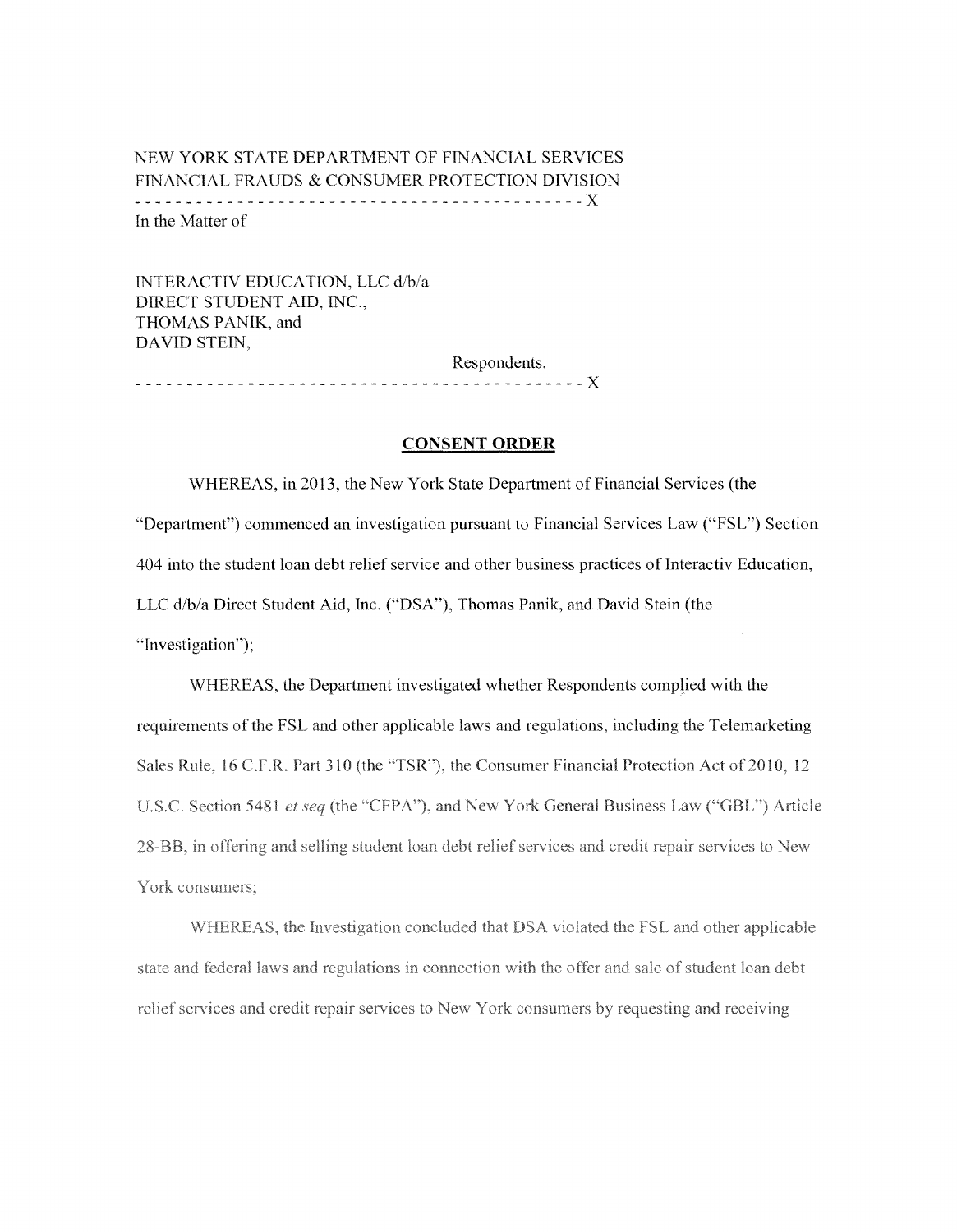illegal up front fees and making misrepresentations relating to DSA 's debt relief and credit repair services;

WHEREAS, this Consent Order contains the findings of the Investigation, violations found as a result of the Investigation, and the relief agreed to by the Department and Respondents.

NOW, THEREFORE, the Department and Respondents are willing to resolve the matters cited herein in lieu of proceeding by notice and a hearing.

## **FINDINGS**

The findings of the Investigation are as follows:

## **Relevant Persons**

1. DSA is a Florida limited liability corporation with its principal place of business located at 135 Avenue L, Delray Beach, Florida 33483.

2. David Stein ("Mr. Stein'') is the President of DSA. Mr. Stein is involved in the day-to-day business operations of DSA.

 $3<sub>1</sub>$ Thomas Panik ("Mr. Panik") is an owner of DSA and its managing member.

4. DSA is a private company that charges student loan debtors, including New York consumers, fees to complete and submit the paperwork required to obtain federal Direct Consolidation Loans from the U.S. Department of Education and to select and enter into repayment plans for the Direct Consolidation Loans.

5. DSA marketed and sold student loan debt relief services to New York consumers between October 2011 and February 2014.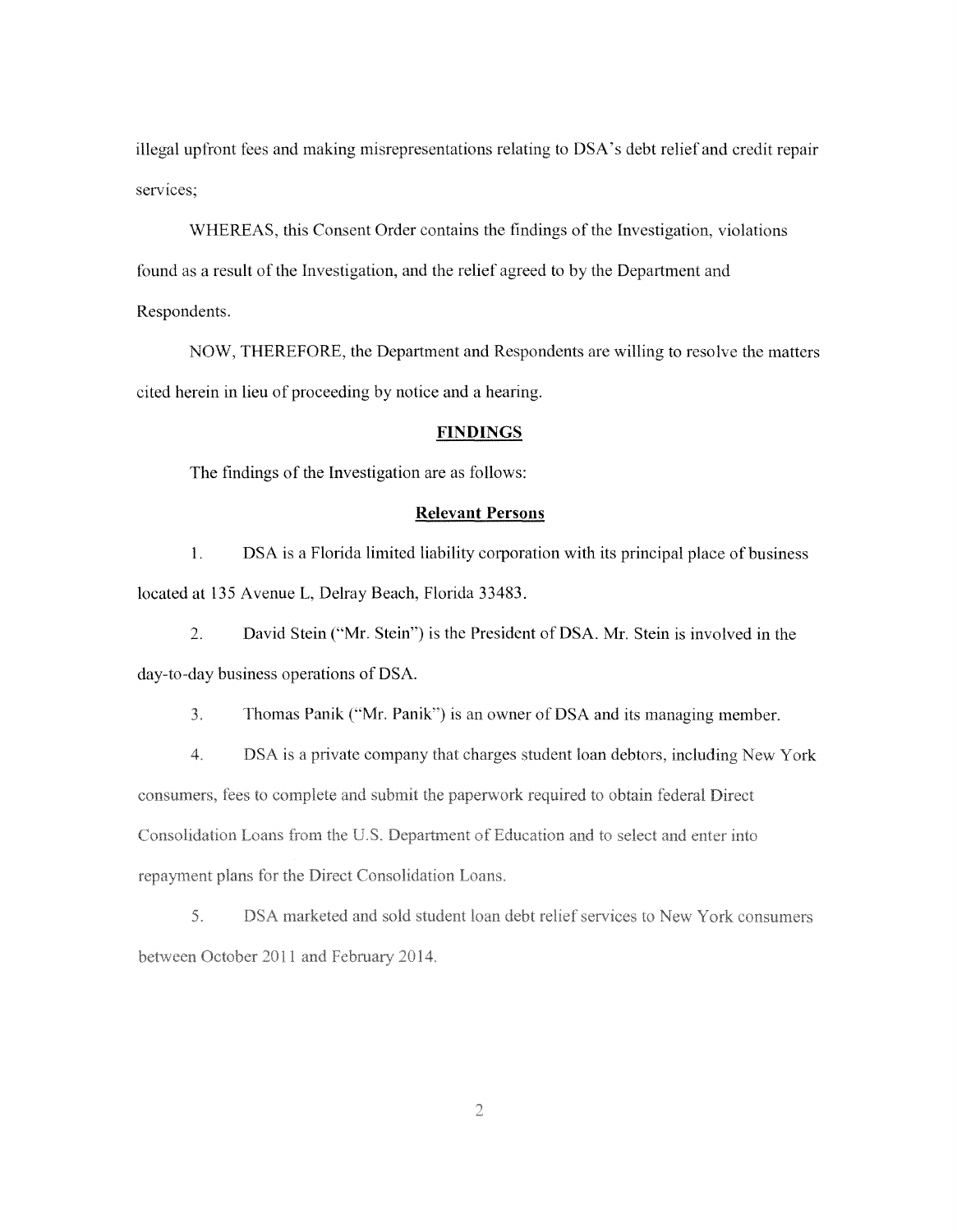6. DSA has advertised its student loan debt relief services through its website, www.directstudentaid.com, a Facebook page, and a Twitter account. DSA also employed national television and radio advertisements for its student loan debt relief services.

7. DSA sold its student loan debt relief services over the telephone through in-bound and out-bound sales calls. DSA's webpage solicited consumers to call for a "FREE consultation" and/or enter their contact information, including their name and telephone number, to be contacted by a DSA representative.

8. Between October 2011 and February 2014, DSA entered into 411 service agreements with New York consumers tor student loan debt relief services. Since on or about August 2014, www.directstudentaid.com has stated in small type at the very bottom of the webpage: **"\*Direct Student Aid is not accepting enrollments from clients who reside in Massachusetts or New York.\*"** 

### **DSA Requested and Received Fees Prior to Altering Customers' Student Loans**

9. DSA's service agreements relating to its student loan debt relief services include a paragraph describing the "service fee'' that DSA charges its customers for its student loan debt relief services. This paragraph includes the total service fee to be paid and a schedule of payment. These service agreements also state that DSA will not "commence activities" on behalf of a customer until DSA collects "40%" of the total service fee.

 $10.$ To retain DSA's student loan debt relief services, each New York customer also had to complete a service fee payment form. This form includes the customer's name and address, and information relating to the customer's chosen method of payment – credit card, debit card, or bank account Automated Clearing House transfer. This form also includes the

 $\overline{\mathcal{E}}$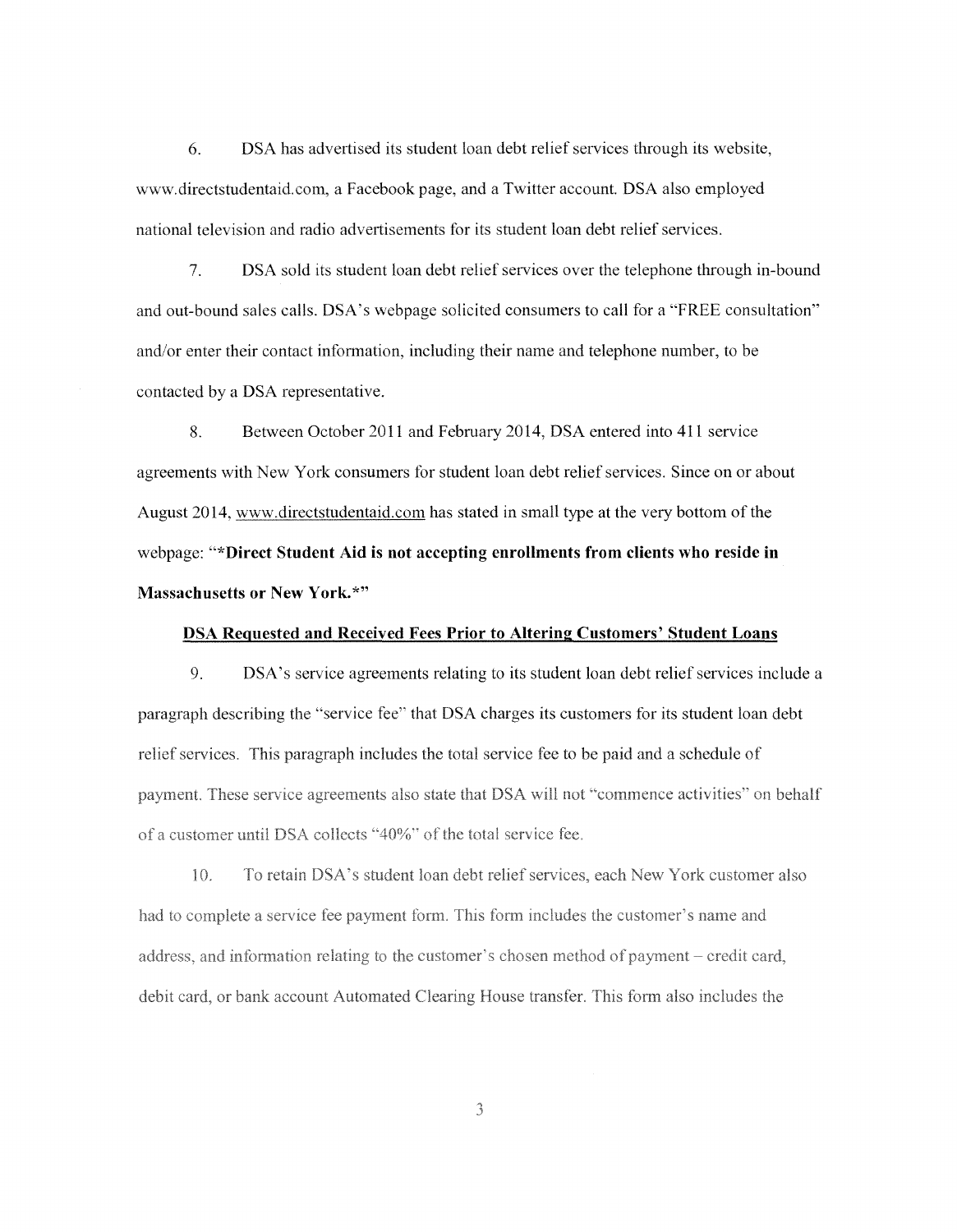terms of payment, including the total service fee owed to DSA, and the dates and amounts of any scheduled partial payments.

11. According to the U.S. Department of Education's website, it "generally takes 60 90 days'' to complete a Direct Loan consolidation after an application is submitted to the U.S. Department of Education.<sup>1</sup> DSA charged all of its New York customers within 39 days of their signing DSA's service and payment agreements, and in many cases DSA charged the initial fees for its student loan debt relief services before New York customers even signed their service and payment agreements.

12. Under TSR Section 310.4(a)(5), it is an abusive act or practice for a seller or telemarketer to "[r]equest[] or receiv[e] payment of any fee or consideration for any debt relief service until and unless: (A) [t]he seller or telemarketer has renegotiated, settled, reduced, or otherwise altered the terms of at least one debt pursuant to a settlement agreement, debt management plan, or other such valid contractual agreement executed by the customer [and] (B) [t]he customer has made at least one payment pursuant to that settlement agreement, debt management plan, or other valid contractual agreement . . . ."

13. CFPA Section  $6102(c)(2)$  provides that any TSR violation also "shall be treated as a violation" of the CFPA's prohibition of unfair, deceptive, or abusive acts or practices if the TSR violation is "committed by a person subject to" the CFPA. DSA is "a person subject to" the CFPA pursuant to CFPA Sections 5481(6) and 5481(15)(A)(viii) because it "engages in offering or providing" "financial advisory services" to student loan debtors.

 $14.$ FSL Section  $408(a)(1)(A)$  prohibits any intentional misrepresentation of a material fact with respect to a financial product or service offered or sold to New York consumers.

<sup>&</sup>lt;sup>1</sup> http://loanconsolidation.ed.gov/help/faq.html#howlong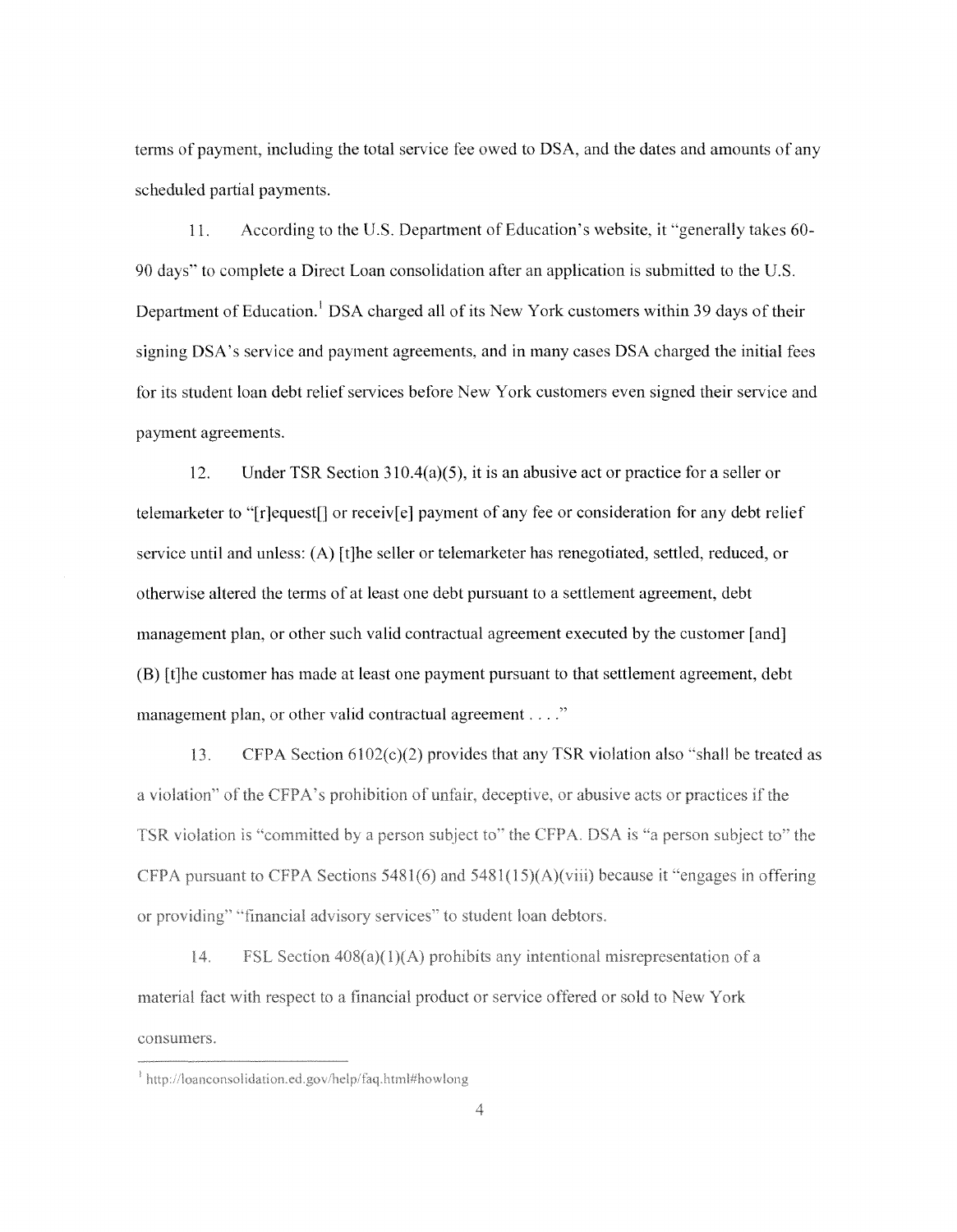15. In violation of the TSR and the CFPA, DSA requested and received fees ranging from \$99 to \$3,400 for its student loan debt relief services from each of its New York customers prior to the consolidation of their student loans, reducing their monthly student loan payments, or otherwise altering the terms of at least one of their student loans. In requesting and receiving these upfront fees, DSA misrepresented that it was authorized to charge such fees when, in fact, such fees are unlawful.

# **DSA's Misrepresentations and Omissions Relating To Obtaining Free Student Loan Debt Relief Directly From the Federal Government**

16. Borrowers of eligible federal student loans may combine such loans into a single Direct Consolidation Loan issued by the U.S. Department of Education. There is no charge for borrowers to apply to consolidate  $-\text{ or to actually consolidate } -$  eligible student loan debt into a single Direct Consolidation Loan.

17. It is a deceptive act or practice under TSR Section 31 0.3(2)(iii), and therefore also a deceptive act or practice under the CFPA, for a seller or telemarketer to "[m]isrepresent[], directly or by implication, in the sale of goods or services  $\dots$  [a]ny material aspect of the performance, efficacy, nature, or central characteristics of goods or services that are the subject of a sales offer."

18. FSL Section  $408(a)(1)(A)$  prohibits any intentional misrepresentation of a material fact with respect to a financial product or service offered or sold to New York consumers.

19. DSA's online advertising represented that it could "reduce" and "lower" its customers' monthly student loan payments and restore defaulted student loans.

20. However, DSA's online advertising failed to clearly and conspicuously disclose that DSA would obtain the advertised student loan relief merely by completing an application for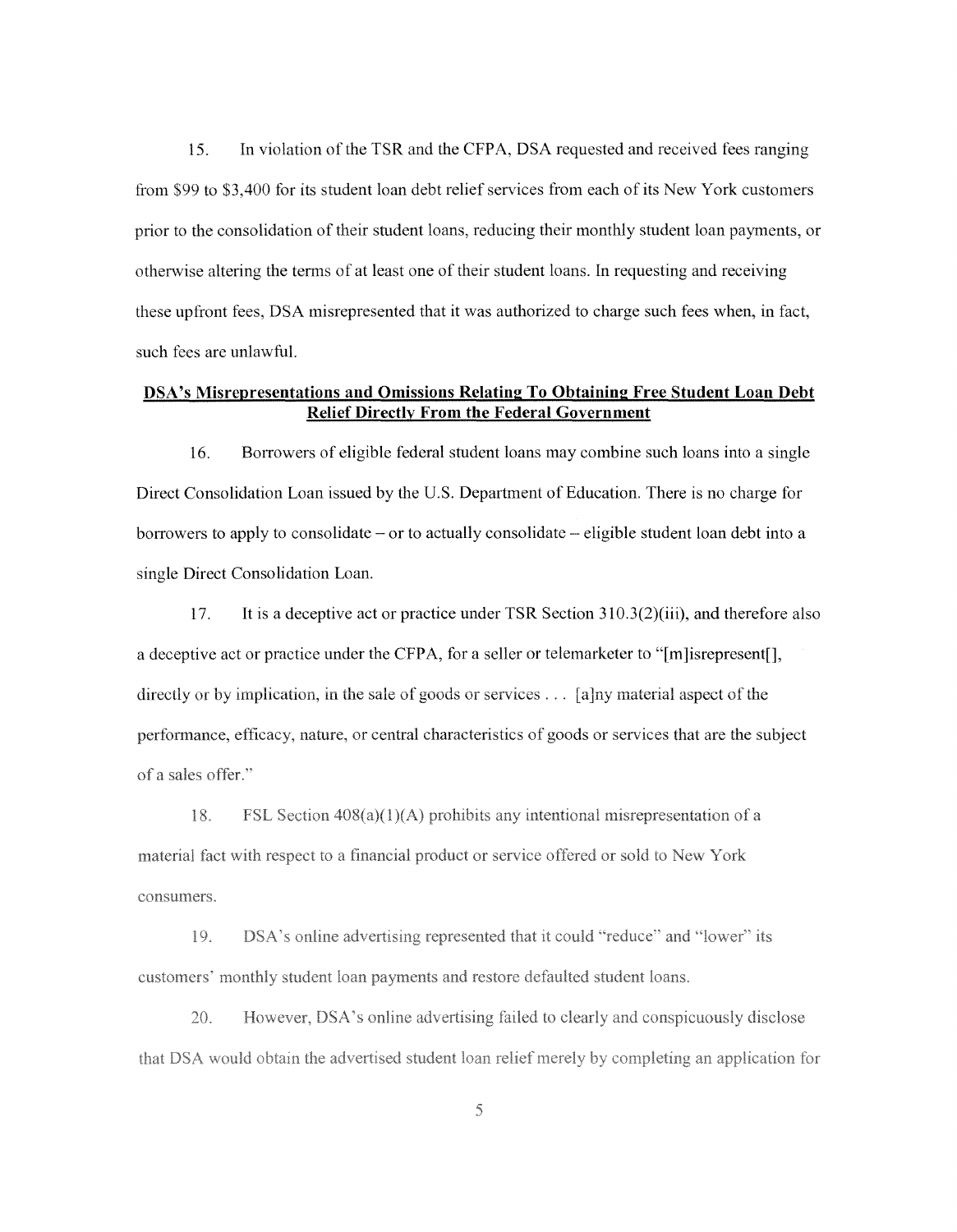a Direct Consolidation Loan from the U.S. Department of Education on behalf of its customers and, in many cases, electing an income-dependent repayment plan for the Direct Consolidation Loan. DSA's online advertising also failed to disclose that consumers could obtain this same student loan debt relief for free directly from the U.S. Department of Education simply by filling out the same loan consolidation applications themselves.

## **DSA's Credit Services Business and Credit Repair Representations**

21. GBL Article 28-BB sets forth requirements for credit services businesses. GBL Section 458-b defines a "credit services business" as "any person who sells, provides, or performs, or represents that he can or will sell, provide or perform, a service for the express or implied purpose of improving a consumer's credit record, history, or rating ... in return for the payment of a fee."

22. DSA is subject to the requirements of New York GBL Article 28-BB because it represented that it could provide services that would improve consumers' credit scores. For example, until on or about December 2013, DSA's "What We Do" webpage stated:

**We can improve your credit score.** Defaulted Student Loans will cause an i9 listing on your credit report  $-$  the absolute worst listing you can have for a trade line (or credit line) on your credit report. The i9 listing will prevent you from being able to apply for a mortgage, car loan, and additional sources of credit. In this tough jobs market, many employers review credit reports. This i9 rating can prevent you from getting a job. Once you complete our program the negative items will be removed on your credit report, and you will become FHA applicable. (emphasis added)

23. New York GBL Section 458-e prohibits a credit services business from receiving a "fee in advance of" performing credit repair services.

 $24.$ Furthermore, it is an abusive telemarking act or practice under TSR Section  $310.4(a)(2)$ , and therefore also an abusive act or practice under the CFPA, for any seller or telemarketer to request or receive payment of any fee or consideration "for goods or services"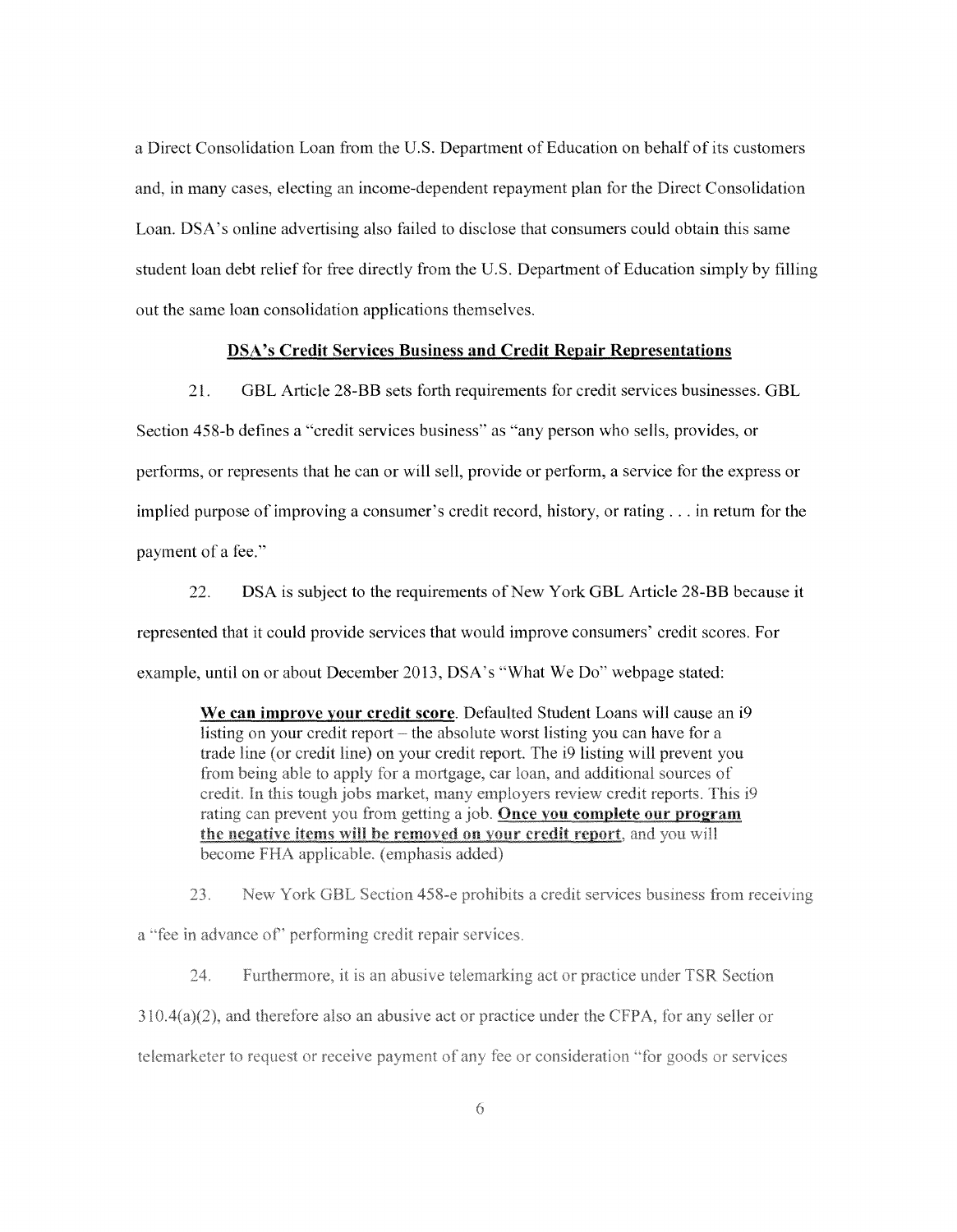represented to remove derogatory information from, or improve, a person's credit history, credit record, or credit rating until" both the time in which the seller has represented that the services will be provided has expired and the seller has provided the consumer with "a consumer report from a consumer reporting agency demonstrating that the promised results have been achieved, such report having been issued more than six months after the results were achieved."

25. During the period that DSA represented itself as a credit services business, contrary to the requirements ofGBL Section 458-e and TSR Section 310.4(a)(2), DSA received fees from all of its New York customers prior to performing the represented credit repair services.

26. New York GBL Sections 458-c, 458-d, and 458-frequire a credit services business to, among other things, ( 1) provide a consumer with a written information statement prior to executing the credit services contract, which must include, among other information, information regarding time limits on adverse data and remedying credit reporting errors; and (2) include in every consumer contract, among other information, a "complete and detailed statement" of the services to be performed and the results to be achieved, a warning that New York law prohibits credit services businesses from collecting advance fees, and an express, detachable notice of the right to cancel the contract within three days of signing.

27. During the period that DSA represented itself as a credit services business. contrary to the requirements of GBL Sections 458-c, 458-d, and 458-f, DSA failed to provide any of its New York customers with a written information statement prior to executing their service agreements and failed to include in every consumer contract a "complete and detailed statement" of the credit repair service to be performed and the results to be achieved, a warning

 $\overline{\tau}$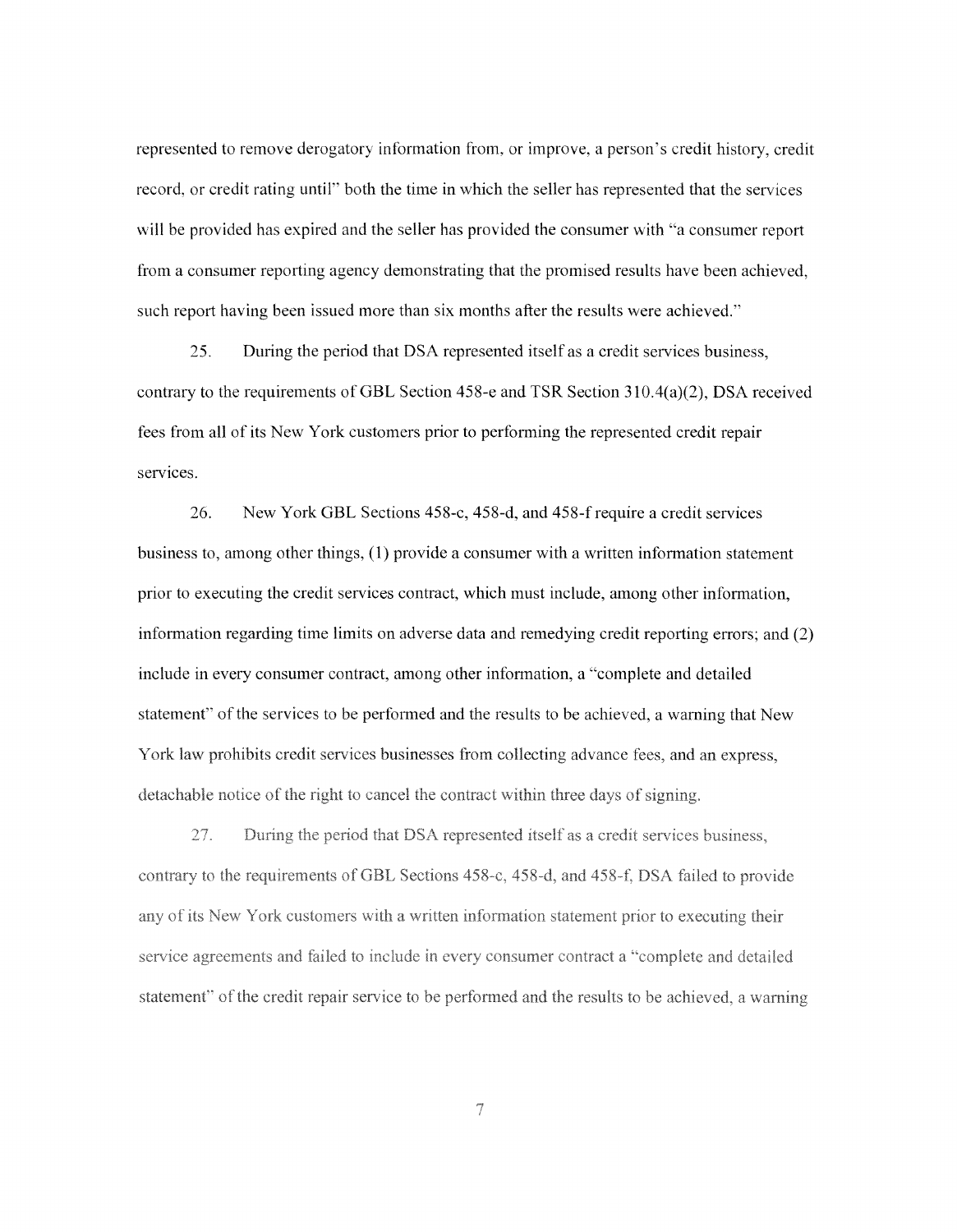that New York law prohibits credit services businesses from collecting advance fees, and an express, detachable notice of the right to cancel the contract within three days of signing.

#### **Violations**

28. The foregoing acts and practices of DSA violated the FSL, TSR, and CFPA.

#### **AGREEMENT**

**lT IS HEREBY UNDERSTOOD AND AGREED** by Respondents, their successors, assigns, agents, representatives and employees, and by any parent company, holding company, corporation, subsidiary or division through which any Respondent operates, that:

1. Respondents are willing to settle and resolve this Investigation and the Superintendent is willing to accept this Consent Order in lieu of commencing an administrative or other proceeding arising out of the subject matter of this Consent Order.

### **I. Permanent Cessation of Business**

2. Respondents are prohibited from advertising, marketing, offering for sale, selling, or assisting in the sale of debt relief services and/or services represented to improve a consumer's credit score, history, or rating, and from providing services to any person or entity engaged in or assisting in the advertising, marketing, offering for sale, selling, or assisting in the sale of debt relief services and/or services represented to improve a consumer's credit score. history, or rating.

 $3<sub>1</sub>$ Except as provided in paragraphs  $I(4)$  and  $II(6)$ , Respondents are prohibited from providing debt relief services and/or services represented to improve a consumer's credit score, history, or rating, and from receiving any payment or other consideration from, or holding any ownership interest in any entity that provides debt relief services and/or services represented to improve a consumer's credit score, history, or rating.

8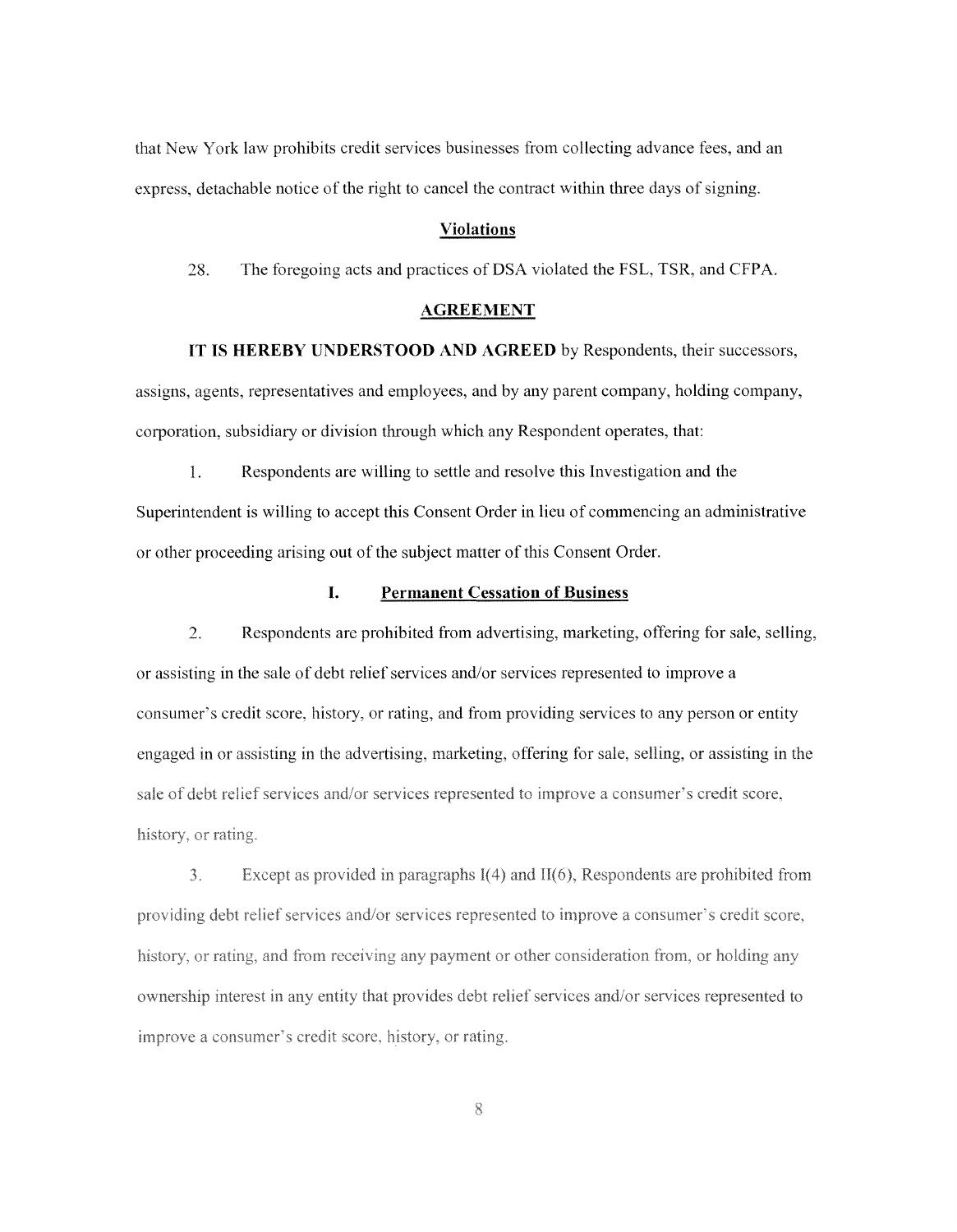4. Respondents shall provide any and all agreed-upon services to all of their existing customers within one hundred and twenty (120) days of the Effective Date of this Consent Order.

Respondents shall amend DSA's website, www.directstudentaid.com, and any 5. other electronic or Internet-based websites or accounts that DSA controls or maintains to remove all advertising relating to the solicitation of new clients and to clearly and conspicuously state that DSA is not enrolling any new clients and is only remaining in business to finish servicing existing clients' accounts. Respondents shall provide screenshots of each of the amended webpages to the Department within ten (10) days of the Effective Date.

#### **II. Practices Prohibited During Wind-Down**

6. During the 120-day period specified in paragraph (1)4 during which Respondents are completing service on existing customer accounts, Respondents, their successors, assigns, agents, representatives, employees, and any parent company, holding company, corporation, subsidiary or division through which any Respondent operates, agree that:

- a. Except as permitted pursuant to 16 C.F.R. Section 310.4(a)(5)(ii), Respondents shall not request or receive from a consumer any money or any other consideration for debt relief services until and unless the consumer is issued a Direct Consolidation Loan from the U.S. Department of Education or the consumer's debt is otherwise altered, and, if a monthly payment is owed. the consumer has made at least the first payment toward such altered debt.
- b. To the extent that applicable law and this Consent Order permit Respondents to collect a one-time fee for debt relief services, they may charge and collect such fee in installment payments; provided, however, that Respondents shall

 $\overline{Q}$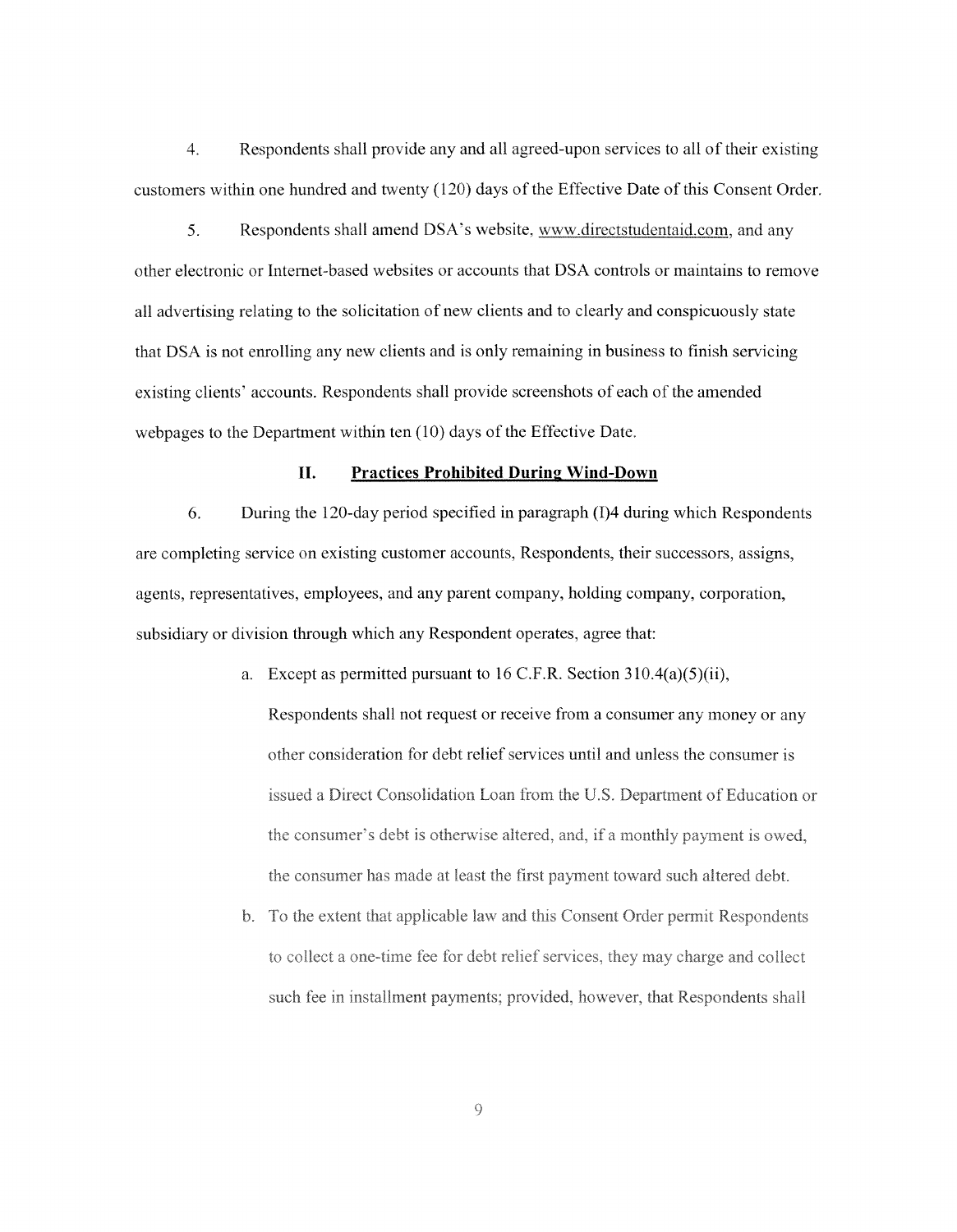not charge consumers any additional monthly or recurring fee or fees in connection with debt relief services.

- c. Respondents shall clearly and conspicuously disclose on DSA's webpage and any other electronic or Internet-based webpages or accounts that DSA controls or maintains:
	- i. That there is no charge for one to apply for and obtain a Direct Consolidation Loan from the U.S. Department of Education, including a direct link in all written advertising to the application materials for a Direct Consolidation Loan from the U.S. Department of Education; and
	- ii. That obtaining a Direct Consolidation Loan may not be the best or only option for eligible federal student loan debtors, including a comprehensive list of the potential benefits and drawbacks of consolidating eligible federal student loans and a statement that alternative federal student loan repayment plans, including incomebased programs, may be available through the U.S. Department of Education without consolidating existing federal student loans.
- d. Respondents shall not represent directly or by implication that they are, or are affiliated with, the U.S. Department of Education or any other government agency or entity.
- e. Respondents shall not require or request that New York consumers provide their FAFSA PIN numbers in connection with the provision of student loan debt relief services.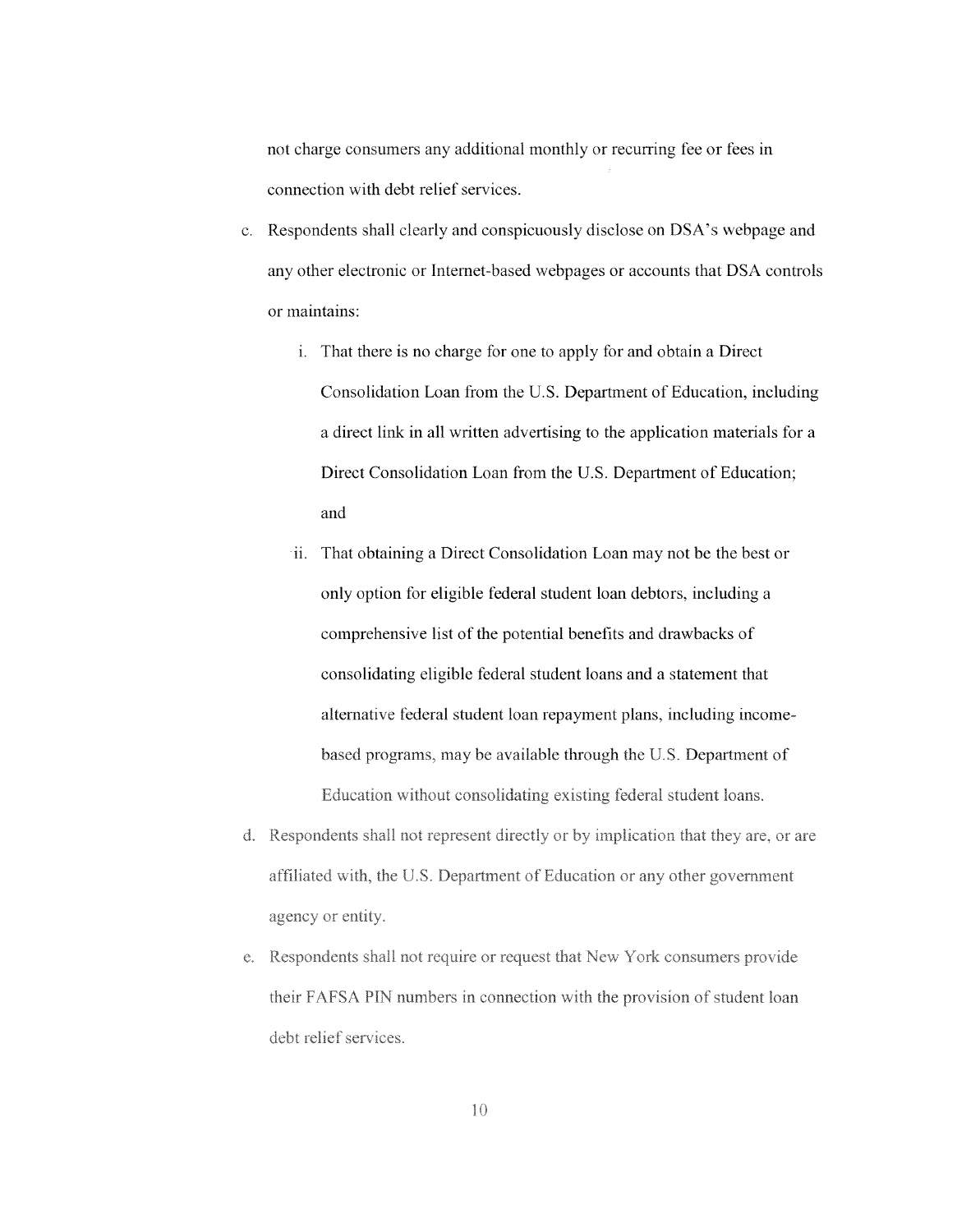- f. To the extent that Respondents sell, provide, or perform, or represent that they can or will sell, provide, or perform a service for the express or implied purpose of improving a New York consumer's credit record, history, or rating or providing advice or assistance to a New York consumer with regard to the consumer's credit record history or rating, Respondents shall comply with each of the provisions of GBL Article 28-BB and TSR Section 310.4(a)(2), including but not limited to the following:
	- i. Respondents shall not receive or collect from a consumer any fee in advance of the performance of the services Respondents represented they would provide to customers;
	- ii. Respondents shall not misrepresent in any manner "the nature of the services to be performed; the time within which services will be performed; the ability to improve a consumer's credit report or credit rating; the amount or type of credit a consumer can expect to receive as a result of the performance of the services offered; [or] the qualifications, training or experience of its personnel;" and
	- iii. Respondents shall not themselves make or advise any consumer to make "any statement which is untrue or misleading and which is known, or which by the exercise of reasonable care should be known, to be untrue or misleading, to a consumer credit reporting agency or to any person who has extended credit to a consumer or to whom a consumer is applying for an extension of credit, with respect to a consumer's credit worthiness, credit standing, or credit capacity."

 $\mathbf{1}$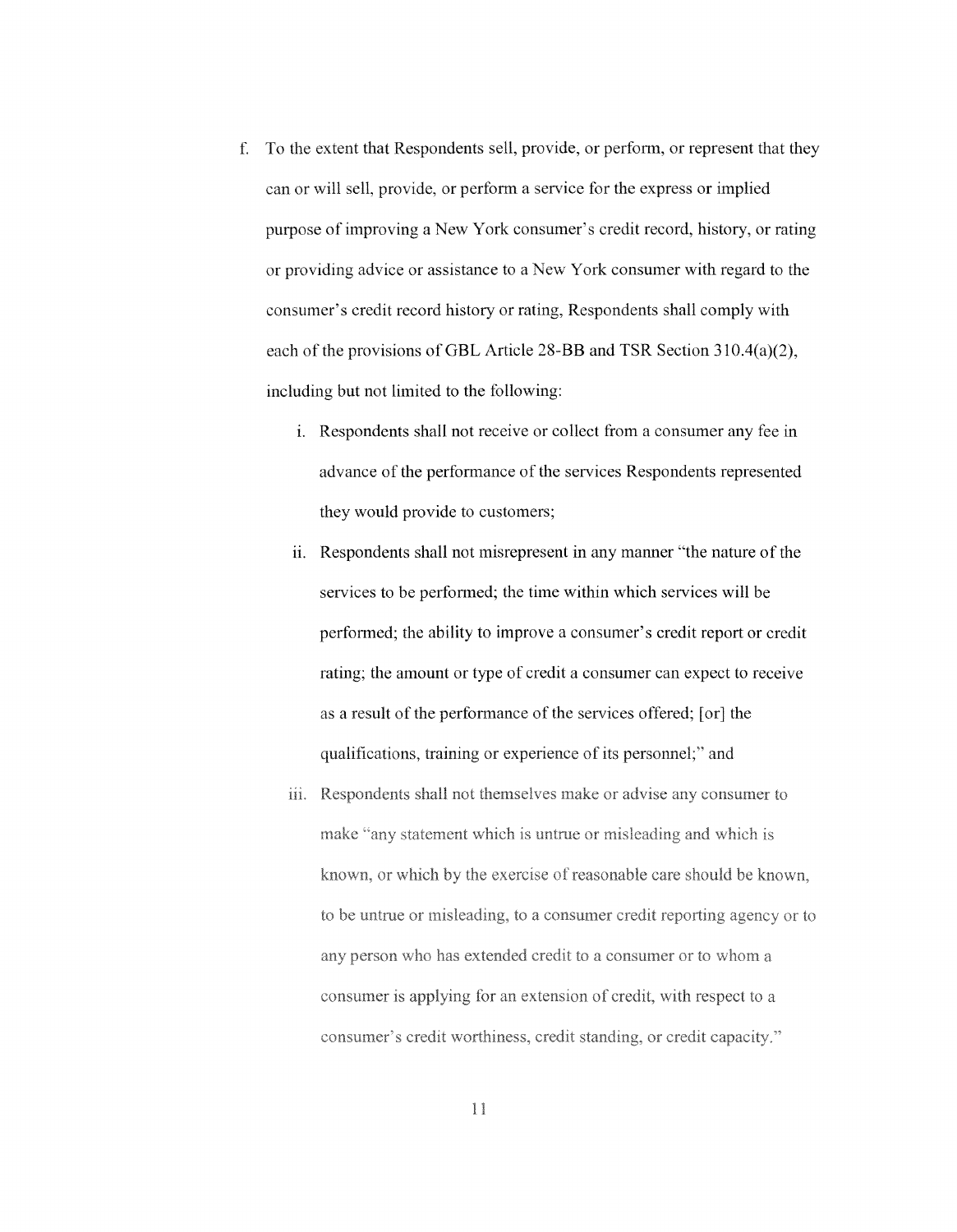## **III. Penalty and Remedial Procedures**

7. Within ten (10) days of the Effective Date of this Consent Order, Respondents shall pay a civil penalty of TEN THOUSAND DOLLARS (\$10,000.00) to the New York State Department of Financial Services to address the foregoing conduct by Respondents. The payment shall be in the form of a wire transfer in accordance with the Department's instructions.

8. Respondents shall be jointly and severally liable for the civil penalty specified in Paragraph III(7).

9. Respondents agree that they shall not seek or accept, directly or indirectly,

reimbursement or indemnification from any source, including but not limited to, payment made pursuant to any insurance policy, with regard to any civil penalty amounts that any Respondent pays pursuant to this Consent Order. Respondents further agree that they shall not claim, assert, or apply for a tax deduction or tax credit with regard to any federal, state or local tax, directly or indirectly, for any portion of the penalty paid pursuant to this Consent Order.

## **IV. Other Relief**

10. Respondents admit to the authority of the Department to effectuate this Consent Order.

#### $\mathbf{V}_{\ast}$ **Breach of the Consent Order**

 $11.$ In the event that the Department believes any Respondent to be materially in breach of the Consent Order ("Breach"), the Department will provide written notice of the Breach and Respondents, must, within ten (10) business days from the date of receipt of said notice, or on a later date if so determined in the sole discretion of the Department, appear before the Department and shall have an opportunity to rebut the evidence, if any, of the Department

12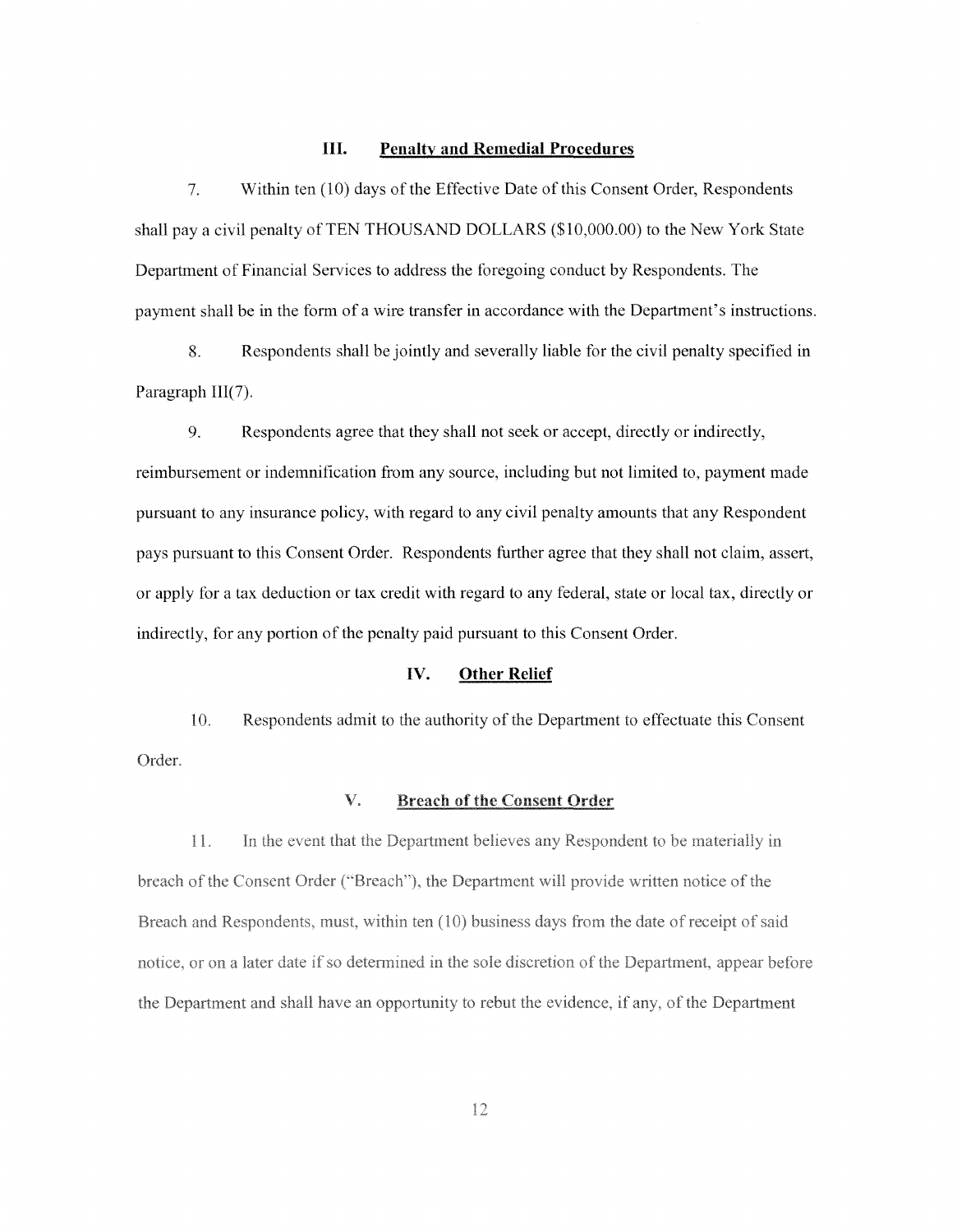that a Breach has occurred and, to the extent pertinent, demonstrate that any such Breach is not material or has been cured.

12. The Parties understand and agree that Respondents' failure to appear before the Department to make the required demonstration within the specified period as set forth in Paragraph V(ll) of the Agreement Section of this Consent Order is presumptive evidence of Respondents' Breach. Upon a finding of Breach, the Department has all the remedies available to it under the FSL and the CFPA and may use any and all evidence available to it in connection with all ensuing hearings, notices, orders and other remedies that are available under the FSL and the CFPA.

## **VI. Other Provisions**

13. Nothing in this Consent Order shall be construed to prevent any consumer from pursuing any right or remedy at law.

14. If Respondents default on the monetary obligations under this Consent Order, the Department may terminate this Consent Order, at its sole discretion, upon ten (10) days' written notice to Respondents. In the event of such termination, Respondents expressly agree and acknowledge that this Consent Order shall in no way bar or otherwise preclude the Department from commencing, conducting or prosecuting any investigation, action or proceeding, however denominated, related to the Consent Order, against any of the Respondents, or from using in any way statements, documents or other materials produced or provided by Respondents prior to or after the date of this Consent Order including, without limitation, such statements, documents or other materials, if any, provided for purposes of settlement negotiations.

15. The Department has agreed to the terms of this Consent Order based on, among other things, the representations made to the Department by Respondents or their counsel and the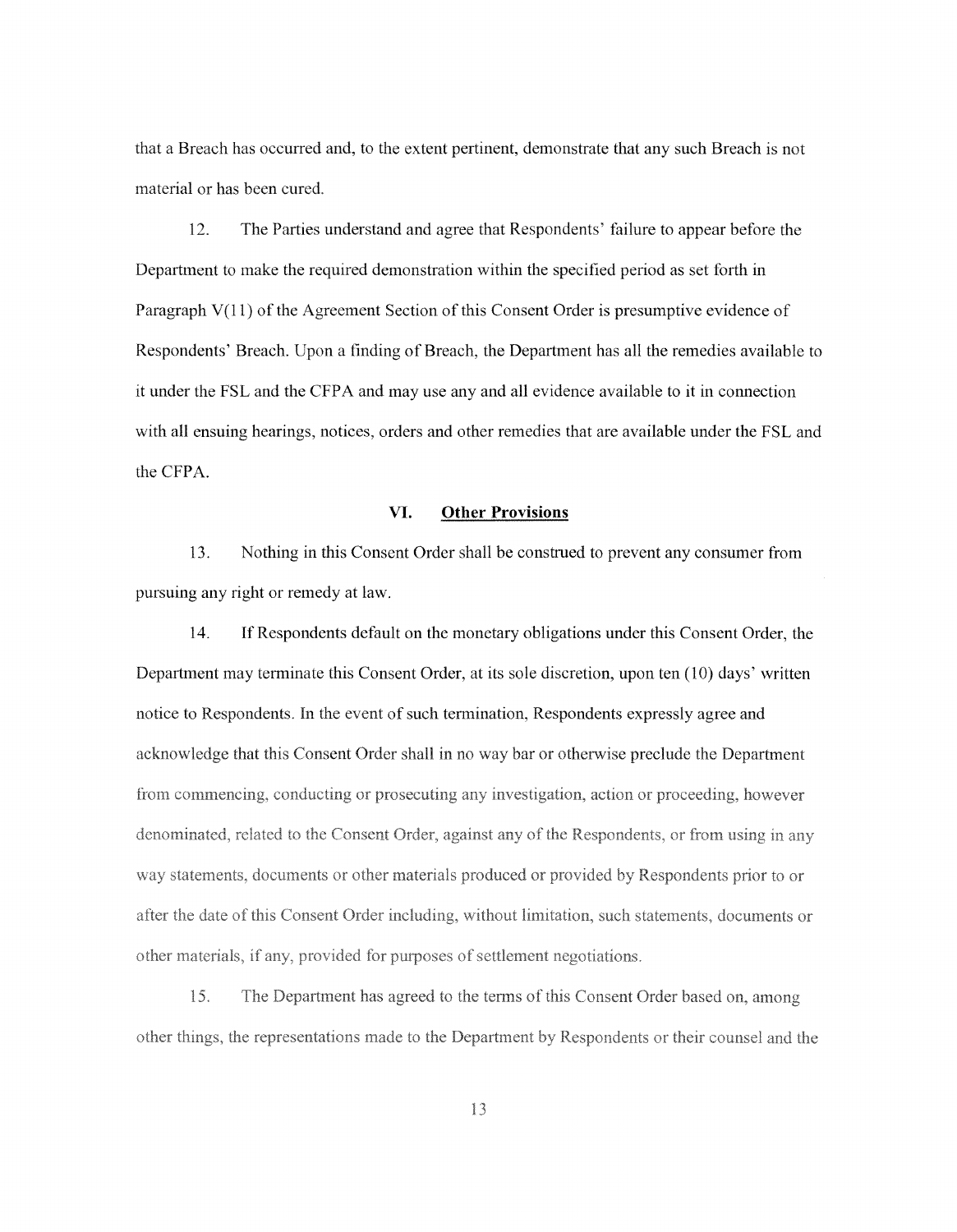Department's own factual Investigation. To the extent that representations made by Respondents or their counsel are later fuund to be materially incomplete or inaccurate, this Consent Order is voidable by the Department in its sole discretion.

16. Upon the request of the Department, Respondents shall provide all documentation and information reasonably necessary for the Department to verify compliance with this Consent

Order.

17. All notices, reports, requests, and other communications to any party pursuant to

this Consent Order shall be in writing and shall be directed as follows:

If to the Department:

New York State Department of Financial Services One State Street New York, NY 10004-1511 Attention: Brian Montgomery, Supervising Counsel for Civil Investigations

If to DSA:

Greenspoon Marder Law 100 West Cypress Creek Road, Suite 700 Fort Lauderdale, FL 33309 Attention: Robby H. Bimbaum, Esq.

If to Mr. Panik:

Greenspoon Marder Law 100 West Cypress Creek Road, Suite 700 Fort Lauderdale, FL 33309 Attention: Robby H. Birnbaum, Esq.

If to Mr. Stein:

Greenspoon Marder Law 100 West Cypress Creek Road, Suite 700 Fort Lauderdale, FL 33309 Attention: Robby H. Birnbaum, Esq.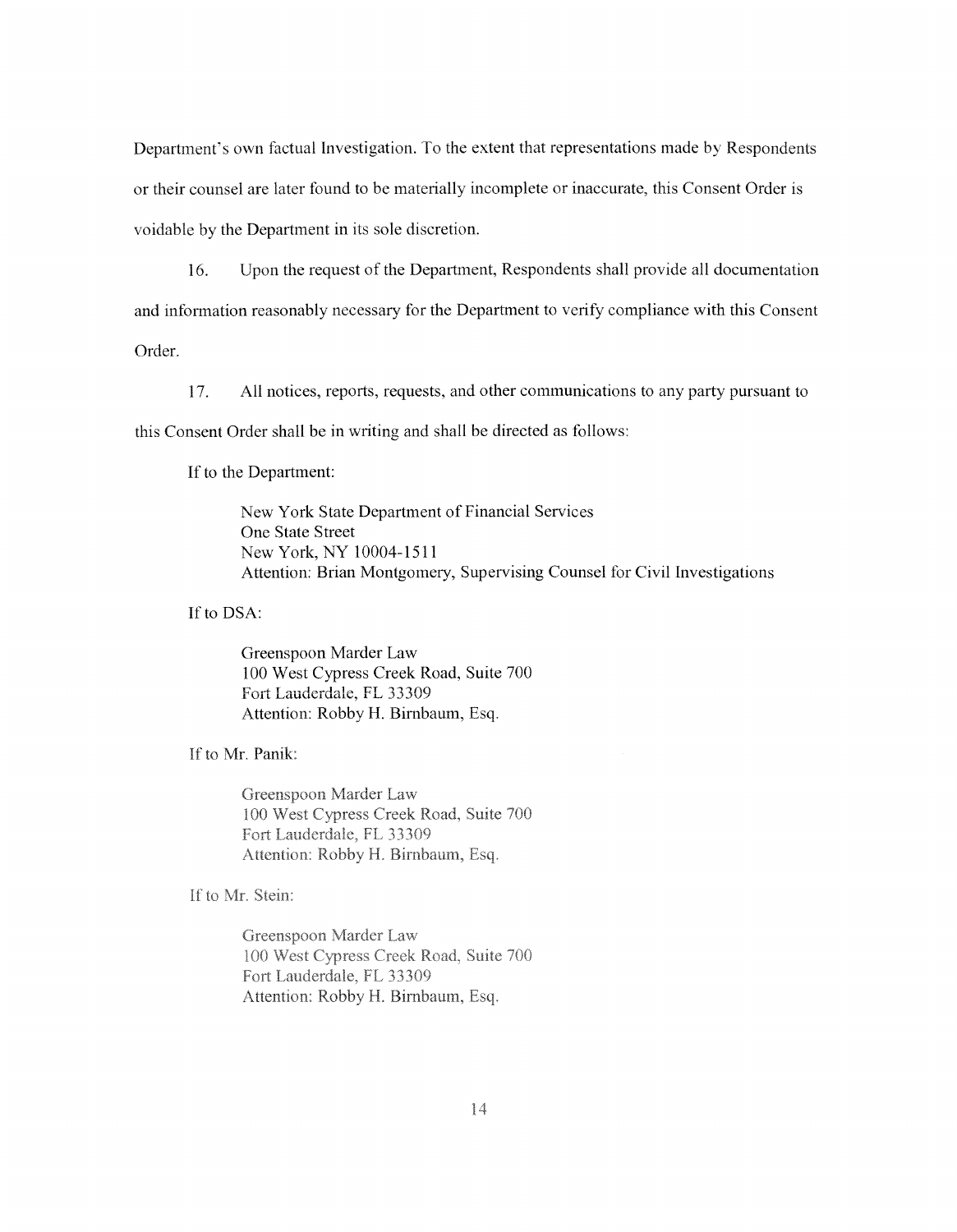18. This Consent Order and any dispute thereunder shall be governed by the laws of the State of New York without regard to any conflicts of laws principles.

19. Respondents waive their right to further notice and hearing in this matter as to any allegations of past violations up to and including the Effective Date of this Consent Order and agrees that no provision of the Consent Order is subject to review in any court or tribunal outside the Department.

20. This Consent Order may not be amended except by an instrument in writing signed on behalf of all the parties to this Consent Order.

21. This Consent Order constitutes the entire agreement between the Department and Respondents and supersedes any prior communication, understanding or agreement, whether written or oral, concerning the subject matter of this Consent Order. No representation, inducement, promise, understanding, condition, or warranty not set forth in this Consent Order has been relied upon by any party to this Consent Order.

22. In the event that one or more provisions contained in this Consent Order shall for any reason be held invalid, illegal, or unenforceable in any respect, such invalidity, illegality, or unenforceability shall not affect any other provisions of this Consent Order.

23. This Consent Order may be executed in one or more counterparts, and shall become effective when such counterparts have been signed by each of the parties hereto and So Ordered by the Superintendent of Financial Services or his designee (the "Effective Date").

Upon execution by the parties to this Consent Order, the Department will  $24$ discontinue the Investigation as and against Respondents solely with respect to the provision of student loan debt relief services to New York consumers through the date of this Consent Order.

15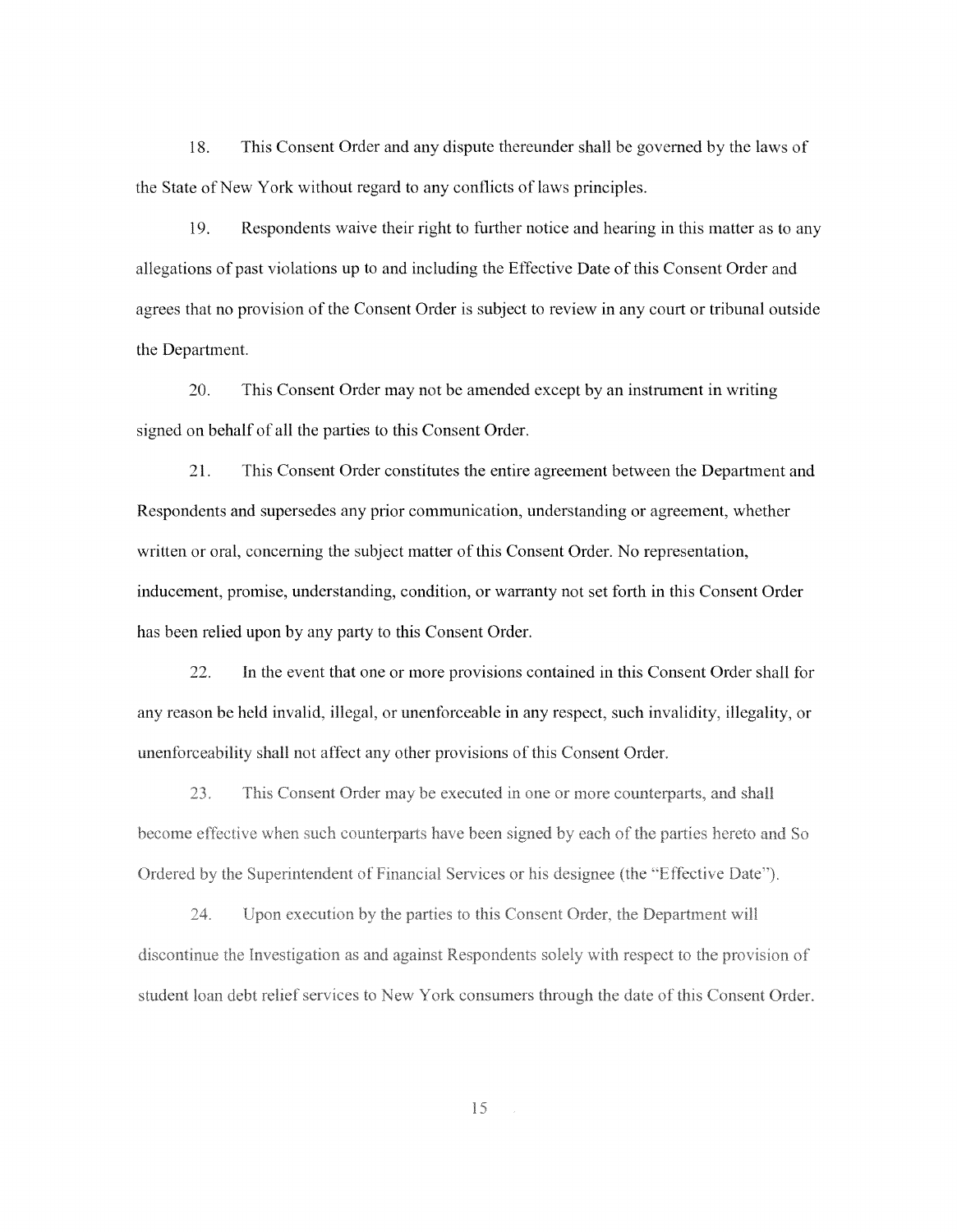the Department against Respondents f in this Consent Order provided that Respondents comply with the terms of the Consent Order.

WHEREFORE, the signatures evidencing assent to this Consent Order have been affixed hereto on the dates set forth below.

Dated: June 30 . 2015

# INTERACTIV EDUCATION, LLC d/b/a DIRECT STUDENT AID. INC.

Stein /2A  $By: DAV$ 

DAVID STEIN

THOMAS PANIK